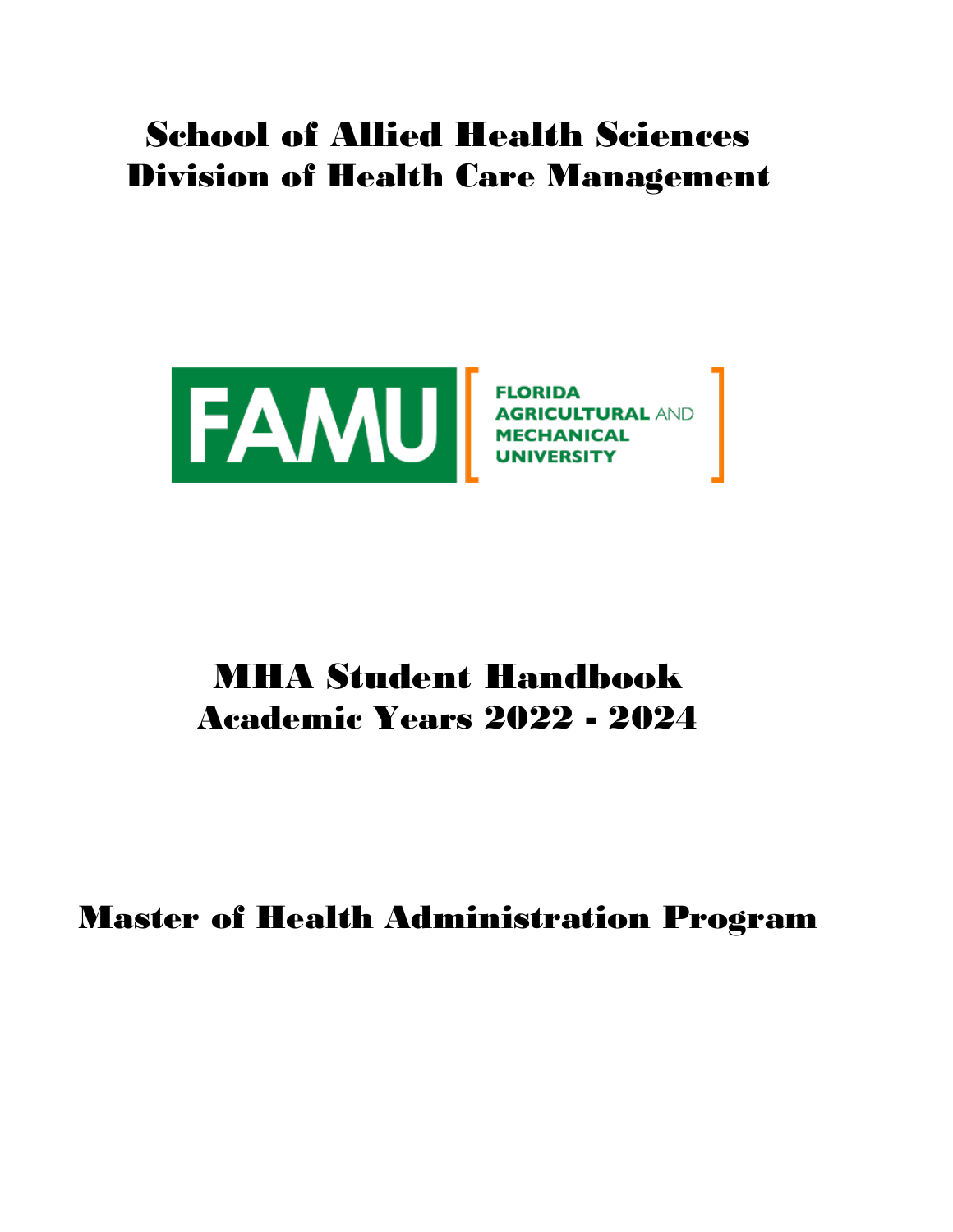### **ACKNOWLEDGEMENT OF RECEIPT of the MHA STUDENT HANDBOOK**

#### **SCHOOL OF ALLIED HEALTH SCIENCES DIVISION OF HEALTH CARE MANAGEMENT**

I have received the Graduate Student Handbook (MHA) in the Health Care Management Division. I understand that I am responsible for reading the contents of this handbook. Further I understand that I must be cleared through a criminal background check process in order to be eligible for the fieldwork component.

**Student Name Printed**

**Student Signature Date**

**MHA Coordinator Date**

**Return this completed form to the Graduate Program Coordinator Marisa.lewis@famu.edu**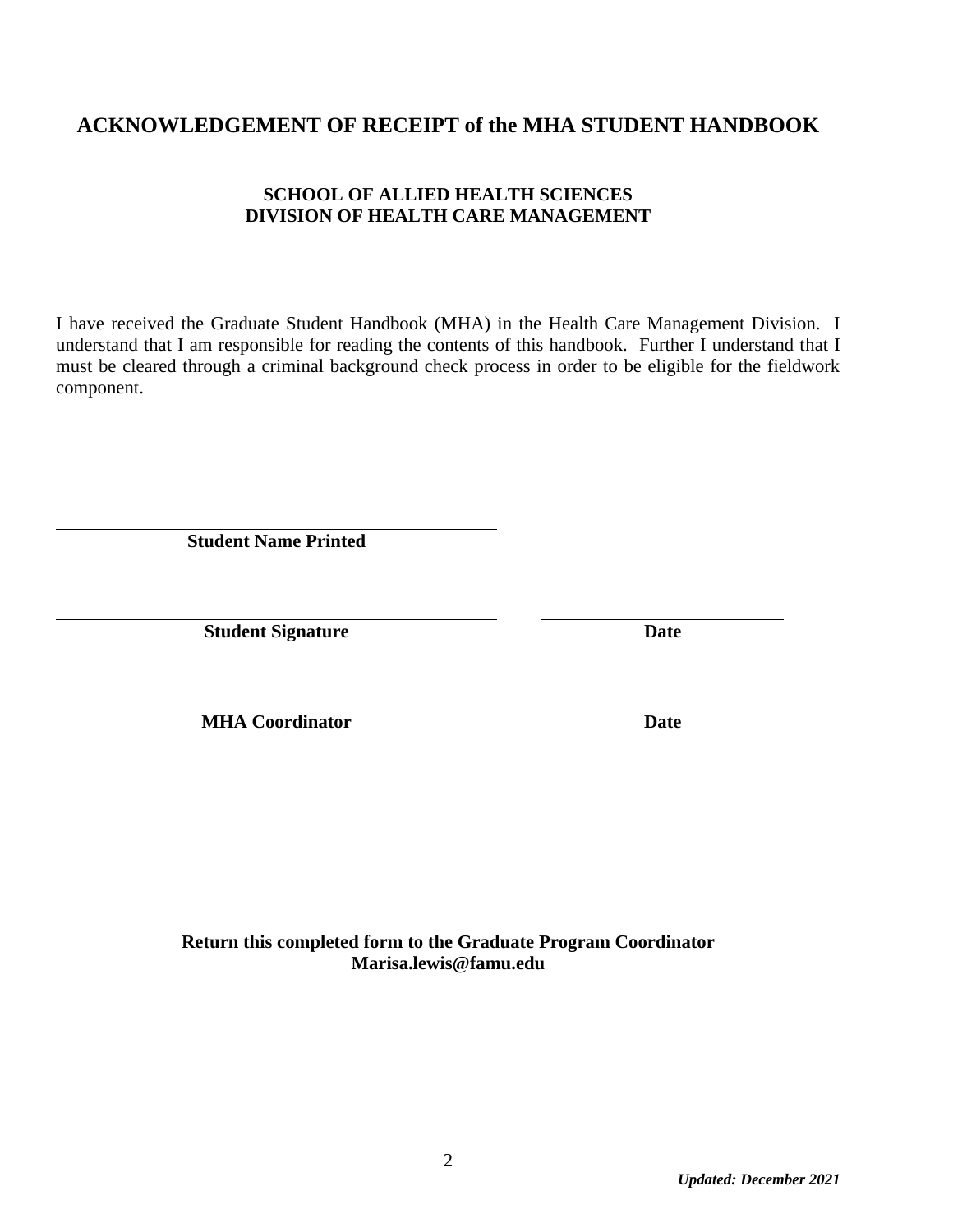#### **Disclaimer**

While the provisions of this Handbook will ordinarily be applied as stated, the School of Allied Health Sciences, Division of Health Care Management, reserves the right to update and revise any information included in this handbook, as needed. Every effort will be made to inform students of changes. However, it is especially important to note that each student is responsible for keeping abreast of the current requirements and guidelines by regular consultation with his/her Advisor. In addition, all information contained in this handbook can be obtained from the School of Allied Health Sciences (SOAHS) webpage and the School Graduate Studies webpage.

See the links below:

<http://www.famu.edu/index.cfm?hcm>

<http://www.famu.edu/index.cfm?graduatestudies>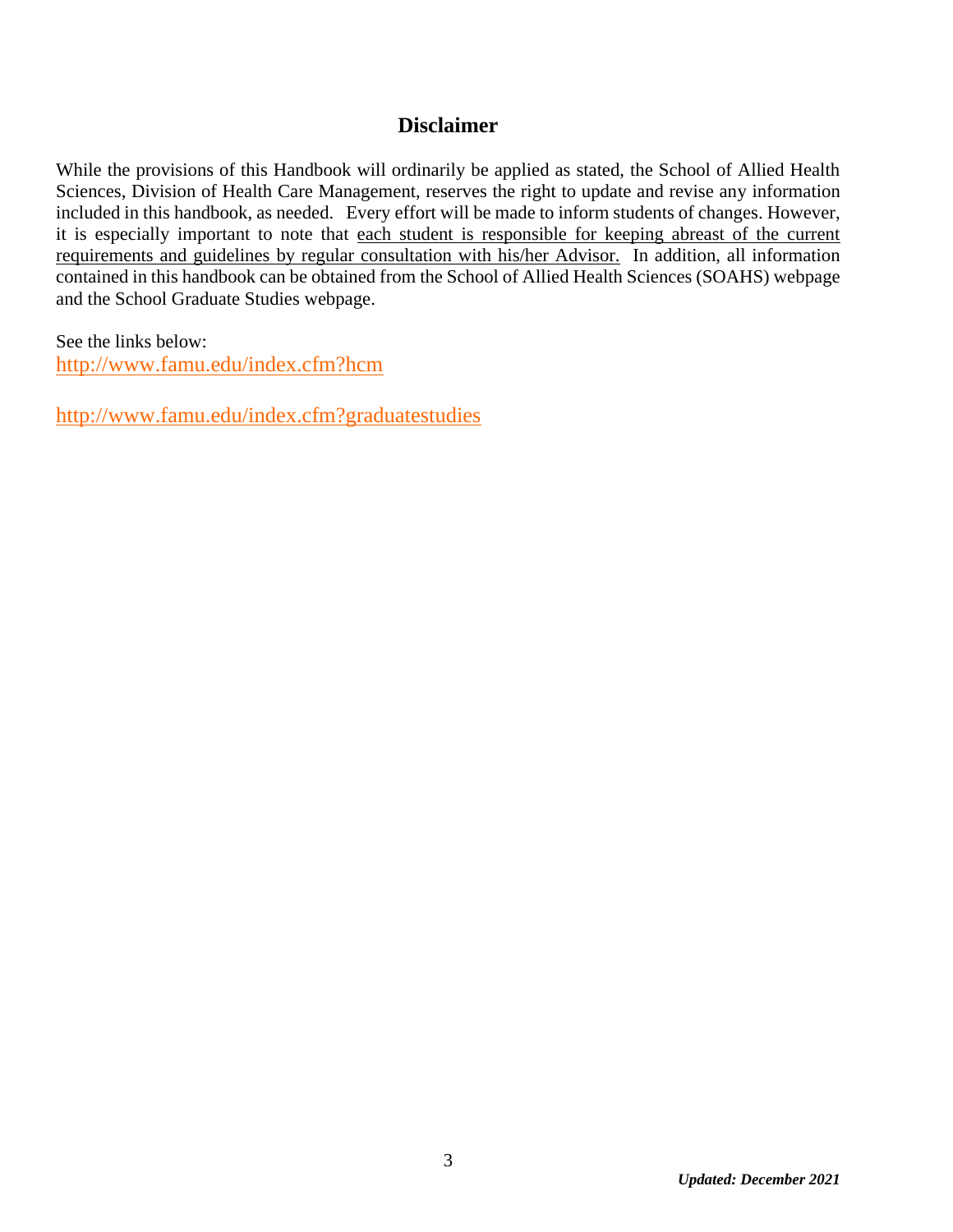## **TABLE OF CONTENTS**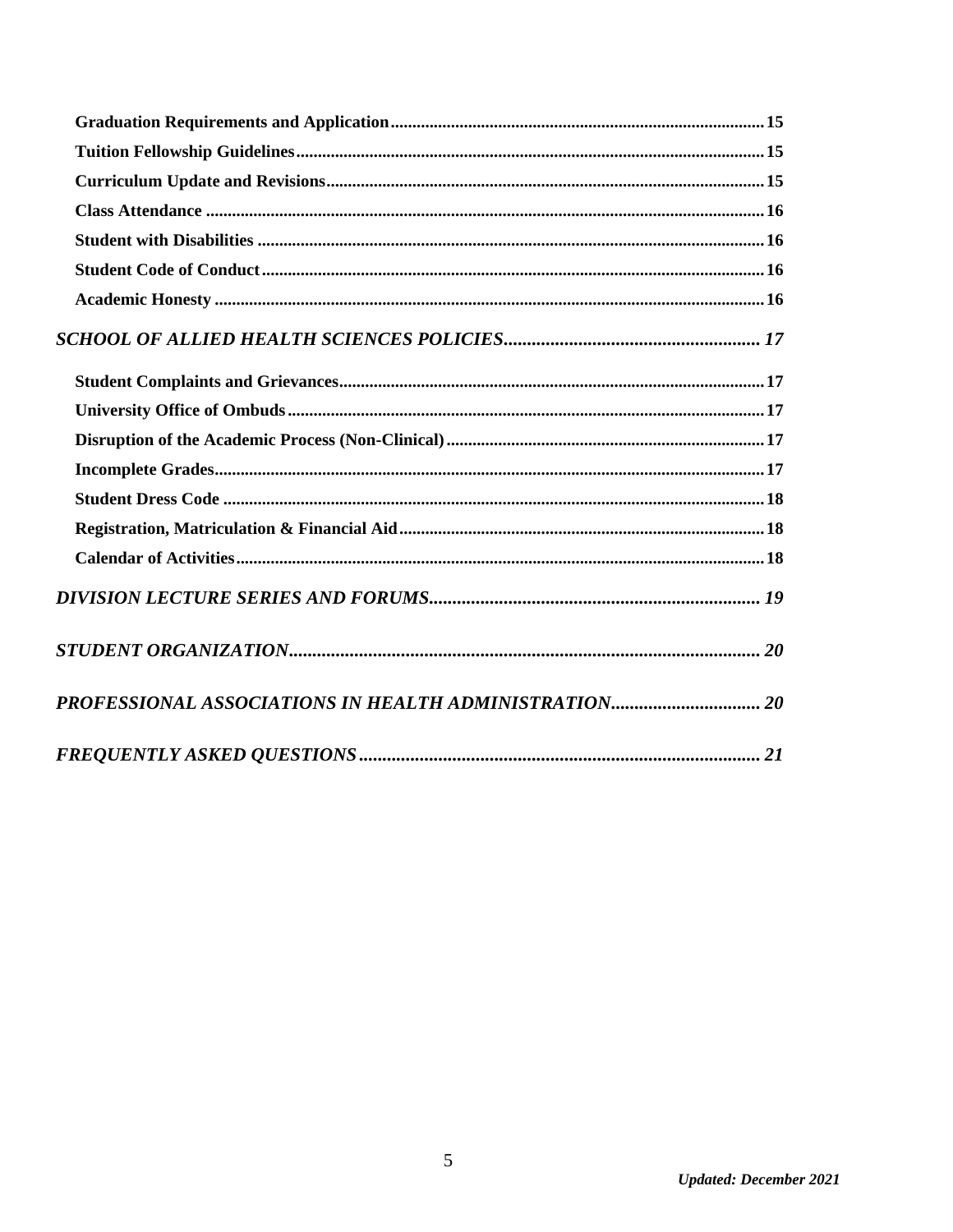### **WELCOME**

<span id="page-5-0"></span>We welcome you to Florida Agricultural & Mechanical University (FAMU), the School of Allied Health Sciences (SOAHS), Division of Health Care Management (HCM). This Handbook was developed to provide you with program policies and procedures and to serve as a guide as you matriculate through the program. We advise you to review the Graduate Policies and Procedures on the School of Graduate Studies and Research' webpage. See the link below. We wish you success in your pursuit of excellence in the graduate program in health administration.

<https://graduateschool.famu.edu/students/current/index.php>

#### <span id="page-5-1"></span>**FAMU Mission Statement**

Florida Agricultural and Mechanical University (FAMU) is an 1890 land-grant institution dedicated to the advancement of knowledge, resolution of complex issues and the empowerment of citizens and communities. The University provides a student-centered environment consistent with its core values. The faculty is committed to educating students at the undergraduate, graduate, doctoral and professional levels, preparing graduates to apply their knowledge, critical thinking skills and creativity in their service to society. FAMU's distinction as a doctoral/research institution will continue to provide mechanisms to address emerging issues through local and global partnerships. Expanding upon the University's landgrant status, it will enhance the lives of constituents through innovative research, engaging cooperative extension, and public service. While the University continues its historic mission of educating African Americans, FAMU embraces persons of all races, ethnic origins and nationalities as life-long members of the university community.

### **THE SCHOOL OF ALLIED HEALTH SCIENCES**

<span id="page-5-2"></span>The SOAHS at FAMU is one of fourteen colleges and schools. It is organized with a Dean, Associate Dean and seven Directors. The Directors oversee the Office of Student Services and the following six Divisions: Cardiopulmonary Science, Health Care Management, Health Informatics and Information Management, Health Science, Occupational Therapy and Physical Therapy.

#### <span id="page-5-3"></span>**Mission**

The mission of the SOAHS is to provide an enlightened and enriched academic, intellectual, moral, cultural, ethical, technological, and student-centered environment for the purpose of educating individuals to become competent allied health professionals who are capable of: Complex critical thinking; Comprehensive communication skills; Interdisciplinary collaboration; Analysis and involvement in research processes; Improving the health status of under-represented and underserved populations; Lifelong learning.

#### <span id="page-5-4"></span>**Vision**

The School of Allied Health Sciences as an exemplary health professions entity within Florida A&M University, will provide the highest quality academic experiences at graduate and undergraduate levels, through excellence in student advising, teaching, research and service, in existing and emerging health care arenas, for the benefit of the citizens of Florida, the nation and the world.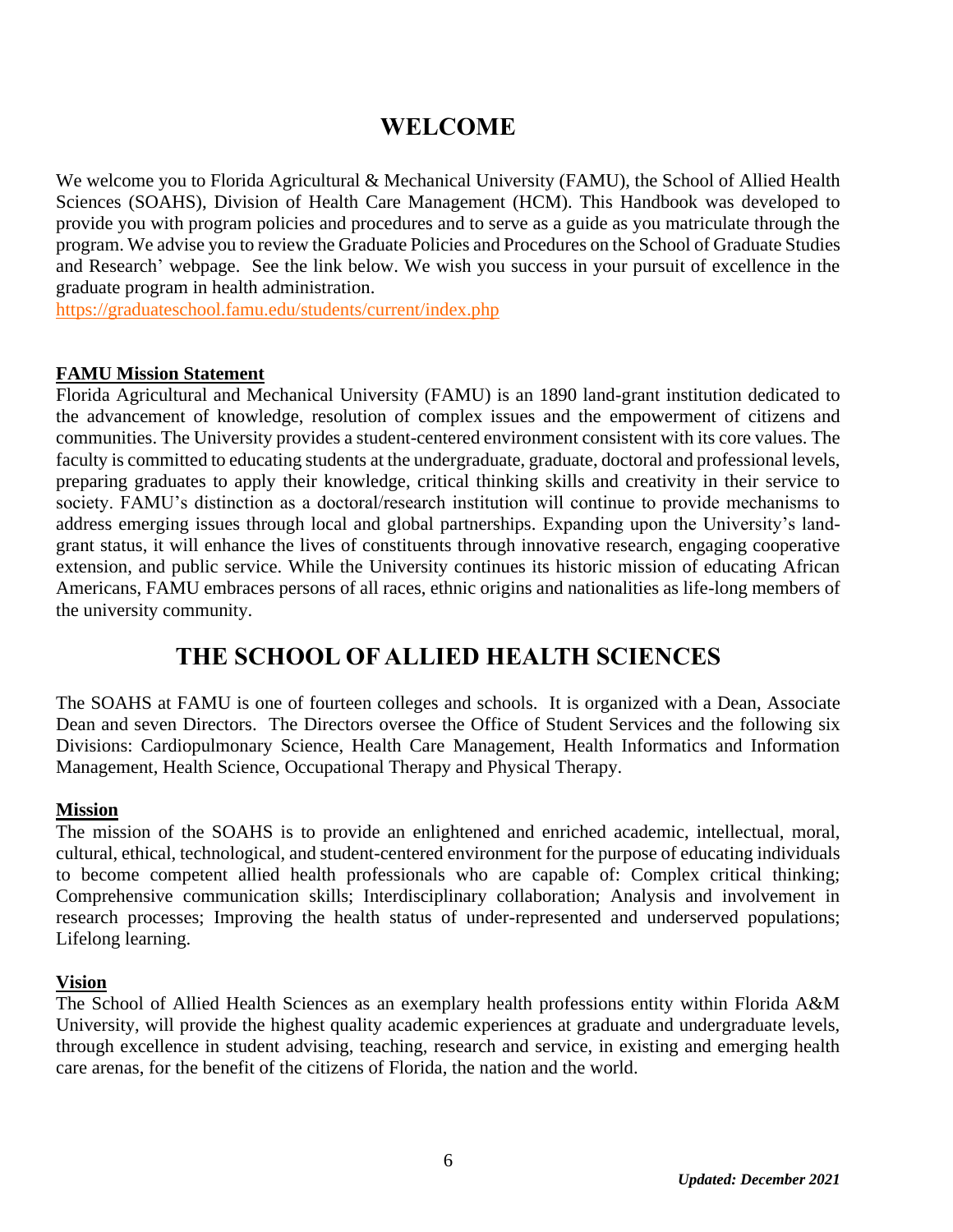#### <span id="page-6-0"></span>**Core Values**

<span id="page-6-1"></span>The SOAHS core values are: Scholarship; Ethics; Excellence; Openness; Collaboration; Diversity; Service; Fairness; Integrity; Respect; Collegiality; Freedom; Fiscal Responsibility; Accountability; Courage; and Honesty.

### **DIVISION OF HEALTH CARE MANAGEMENT**

#### <span id="page-6-2"></span>**Mission**

The mission of the Division of Health Care Management is to provide comprehensive undergraduate and graduate education in health care management thereby increasing the pool of qualified underrepresented groups in this discipline.

#### <span id="page-6-3"></span>**Full-Time Faculty**

**G. Raul Audi, PhD, MBA,** Associate Professor Upsilon Phi Delta Honor Society Advisor

**Vanessa B. Crowther, DrPH**, Assistant Professor Recruitment Coordinator

**Robbya Green-Weir, PhD, MHSA,** Assistant Professor Student Health Care Management Assoc. Lead Advisor

**Marisa A. Lewis, PharmD, MPH.,** Associate Professor MHA Program Coordinator Graduate Student Association Lead Advisor

**Odell Stroud, JD,** Assistant Professor Strategic Partnership Liaison

**Jullet Weaver, PhD, MHA,** Professor Division Director

**Pia S. Woodley, DBA, MA,** Assistant Professor Internship and Graduate Residency Coordinator

#### **Name and Position Contact Information**

[george.audi@famu.edu](mailto:george.audi@famu.edu) 850-412-7857

[vanessa.crowther@famu.edu](mailto:vanessa.crowther@famu.edu) 850-561-2009

[Robbya.greenweir@famu.edu](mailto:Robbya.greenweir@famu.edu) 850-561-2022

[Marisa.lewis@famu.edu](mailto:Marisa.lewis@famu.edu) 850-561-2024

[odell.stroud@famu.edu](mailto:odell.stroud@famu.edu) 850-412-7414

[Jullet.weaver@famu.edu](mailto:Jullet.weaver@famu.edu) 850-561-2007

[Pia.woodley@famu.edu](mailto:Pia.woodley@famu.edu) 850-412-7122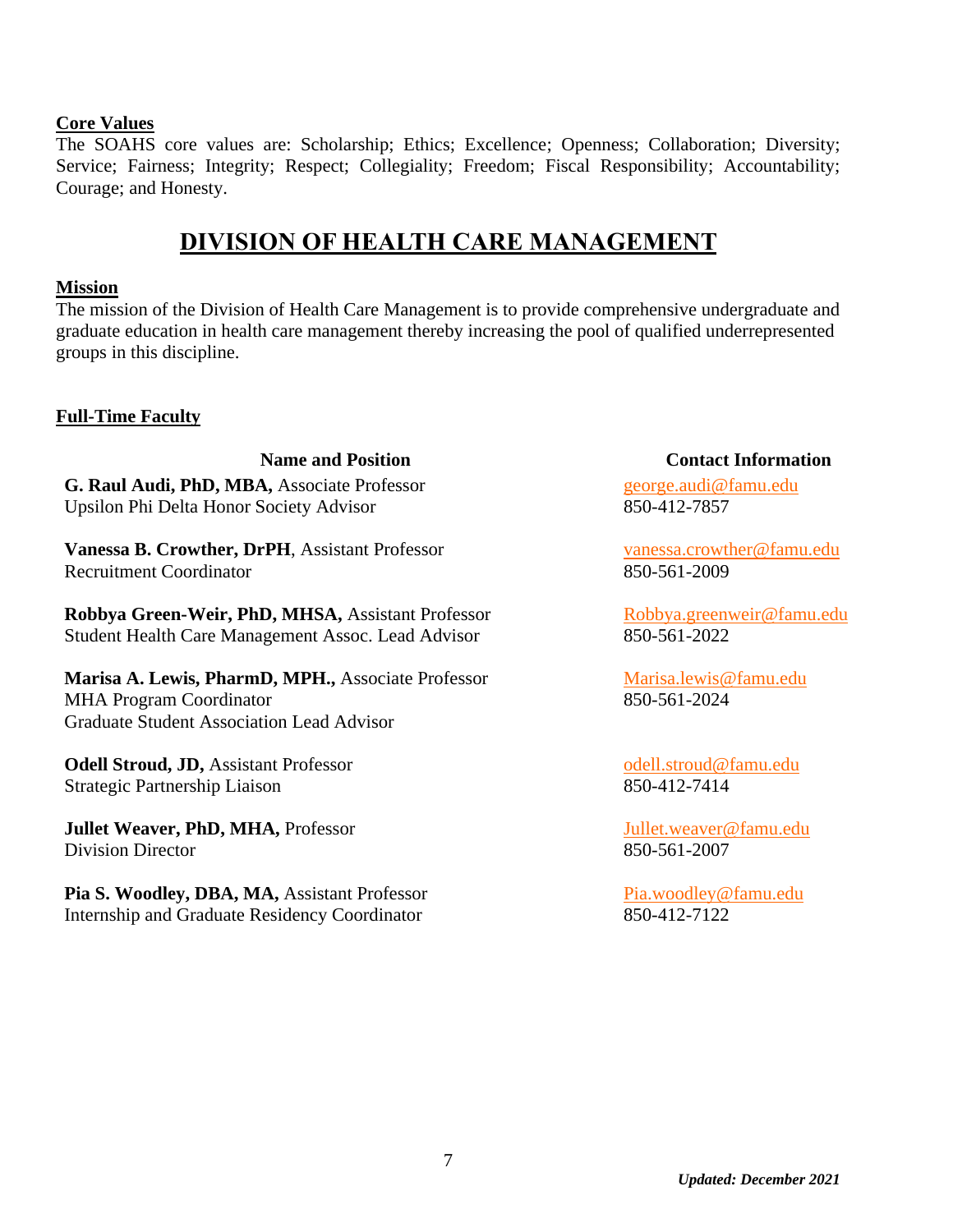### **ABOUT THE MHA PROGRAM**

#### <span id="page-7-1"></span><span id="page-7-0"></span>**Mission**

Through excellence in teaching, research, and service to the community, the MHA Program provides students with a firm foundation to discover, define and refine compassionate leadership utilizing a competency-based, applied curriculum in health administration.

#### <span id="page-7-2"></span>**Vision**

The vision for the MHA Program is to be the premier academic program for graduate health administration education, thus enabling our graduates to become exceptional leaders in health care and related fields.

#### <span id="page-7-3"></span>**Values**

The MHA Program holds the following core values essential to the achievement of the stated mission: Excellence; Accountability; Diversity; Integrity; Ethics; Respect; Service; and Collaboration.

#### <span id="page-7-4"></span>**Accreditation Status**

The program is accredited by the Commission on Accreditation of Healthcare Management Education (CAHME). CAHME is the premier accrediting body for health care management programs globally. Meeting this gold standard means that students graduating from this program have successfully completed a rigorous curriculum and they possess the knowledge needed to be successful as a health care manager. [https://cahme.org/advance/SELECT.php.](https://cahme.org/advance/SELECT.php)

### **MHA PROGRAM STRUCTURE**

#### <span id="page-7-6"></span><span id="page-7-5"></span>**Competencies**

The competencies that guide the MHA Program are adopted from the Healthcare Leadership Alliance Competency Directory which identifies competencies that are important across diverse professional roles within healthcare management. The Healthcare Leadership Alliance (HLA) is comprised of the following organizations: American College of Healthcare Executives (ACHE); American College of Physician Executives (ACPE); American Organization of Nurse Executives (AONE); Healthcare Financial Management Association (HFMA); Healthcare Information and Management Systems Society (HIMSA); Medical Group Management Association (MGMA) and its certifying body, the American College of Medical Practice Executives (ACMPE).

The HLA competency directory includes several competencies categorized under five major domains: **communications** and **relationship management**; **leadership**; **professionalism**; **knowledge of the healthcare environment**; and **business knowledge and skills**. The competencies are organized under each of these five domains. Each MHA course will have the respective competencies listed in the course syllabus.

#### <span id="page-7-7"></span>**Career Building Activities**

Students are expected to attend/participate in several different activities designed to enhance their careers. Typically, these activities are scheduled outside of class time. Each course will outline the number of activities and their credit weight. Activities may include: MHA Open Houses-speaker; Lecture Series; Virtual Tours; HCA and other Information Seminars; SOAHS Student Forums; FAMU Career Center Fairs; Business Etiquette Workshop; NAHSE Stars; ACHE or NAHSE educational activities and FAMU Health Fairs. Prior registration may be required for some events. *Proof of attendance/participation is required as indicated by your instructor.*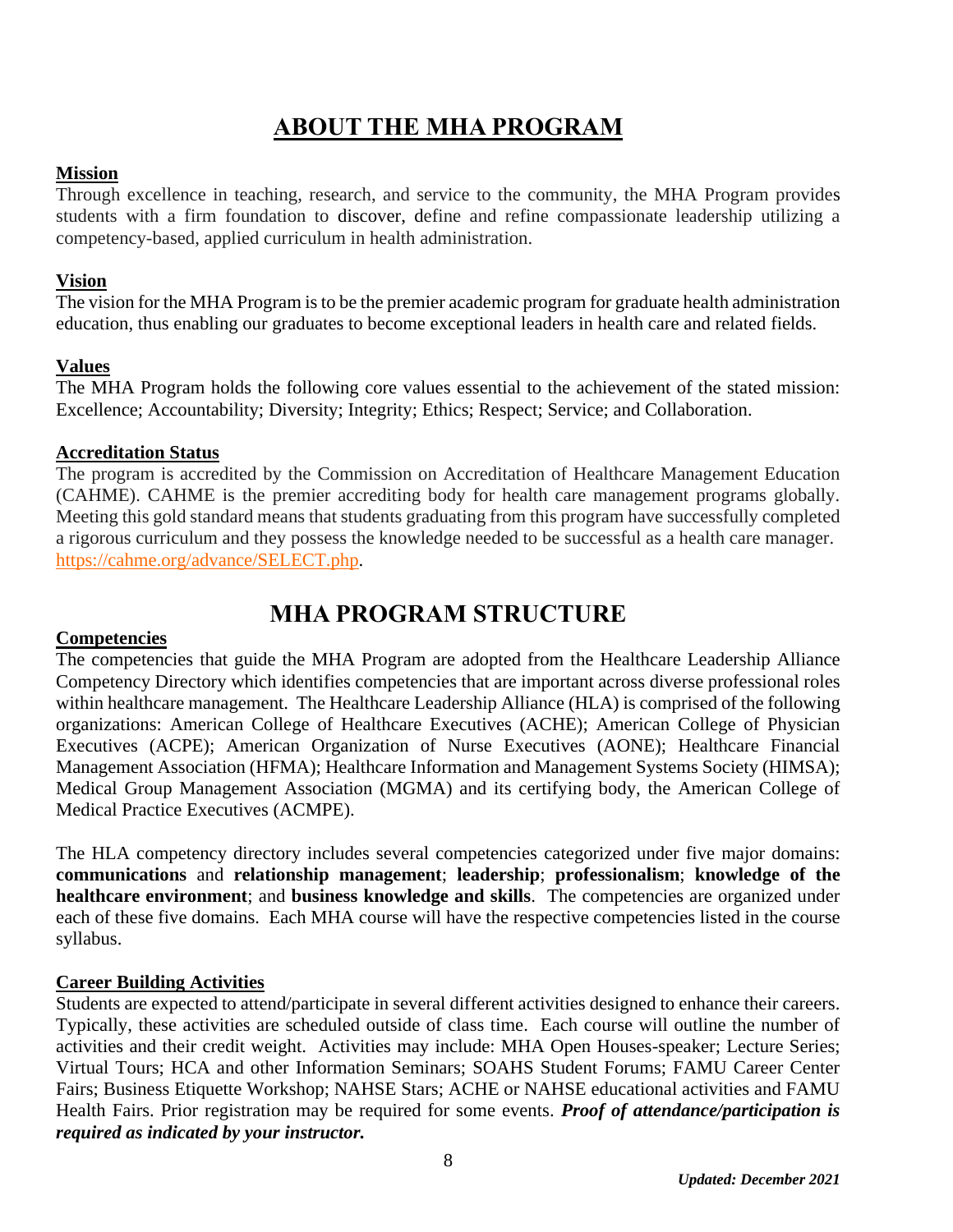#### <span id="page-8-0"></span>**Culminating Experiences**

The culminating experiences of the Program are the Health Management Capstone course (HSA 6938) and the Administrative Fieldwork/Residency (HSA 6875). Students have the option of completing a Master's Thesis – HSA 6978, rather than the residency fieldwork. Students seeking this option must declare this by the end of the first semester and must meet with the Division Director to initiate the process.

#### <span id="page-8-1"></span>**Curriculum**

The Master of Health Administration (MHA) degree program is a competency-based program designed to provide the theory and application necessary for those seeking leadership positions in a variety of public, private nonprofit, and for-profit health care organizations, including; but not limited to, hospitals, long-term care organizations, integrated delivery systems, insurance firms, medical group practice, ambulatory care organizations, mental health agencies, public health, managed care, and health care consulting.

Forty-seven (47) credit hours, distributed among the core and fieldwork/residency are required for the MHA degree. The courses offer a balance of the critical elements in the field of health administration and the functional areas of business. Courses in finance, quantitative methods, and statistics are designed to help students develop analytical tools necessary for managerial problem-solving and decision-making. Strategic planning and marketing, human resources and leadership, courses are included in the curriculum to provide students with the strategic thinking, and the inter-professional and intra-professional competencies necessary for successfully managing and leading health care organizations. The curriculum also includes courses that focus on soft skills, professional development and understanding the legal, and political factors affecting the health care delivery system. Additionally, the integrative component of the curriculum includes a capstone course, and an administrative residency/fieldwork.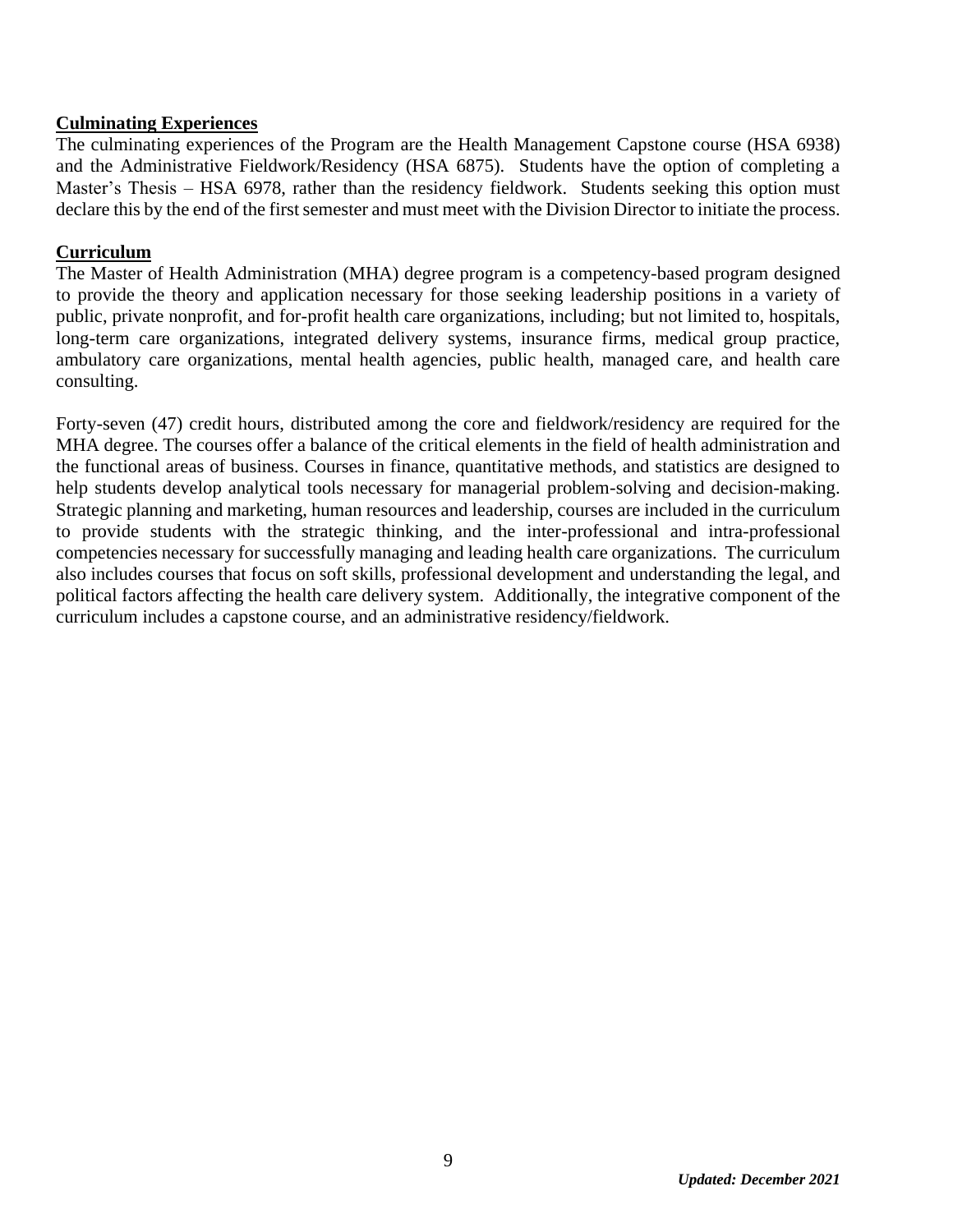### <span id="page-9-0"></span>**Course Descriptions**

| <b>Number</b>                | <b>Course Title</b>                                                   | <b>Credits</b> | <b>Course Description</b>                                                                                                                                                                                                                                                                         |
|------------------------------|-----------------------------------------------------------------------|----------------|---------------------------------------------------------------------------------------------------------------------------------------------------------------------------------------------------------------------------------------------------------------------------------------------------|
| <b>HSA 5103</b>              | Introduction to Health and<br>Medical Care Organizations              | 3              | Analysis of the interaction of health organizations with political,<br>financial, cultural, economic, and social systems. Emerging alternative<br>delivery systems are explored.                                                                                                                  |
| <b>HSA 5426</b>              | Legal Aspects and Ethics in<br>Health and Medical Care                | 3              | Legal and ethical considerations affecting the organization and<br>management of health care institutions.                                                                                                                                                                                        |
| <b>HSA 5752</b>              | <b>Health Care Biostatistics</b>                                      | 3              | This course provides the student with basic knowledge in the<br>application of statistics.                                                                                                                                                                                                        |
| <b>HSA 5926</b>              | <b>Executive Seminar in Health</b><br>& Business Communications       | 3              | An overview of communication theory and its application in health<br>care management.                                                                                                                                                                                                             |
| <b>HSA 5935</b>              | Professional Leadership<br>Development I                              | $\mathbf{1}$   | This course is the first part of a learning experience designed to<br>enhance the professional socialization of students.                                                                                                                                                                         |
| HSA 6149                     | Health Care Planning and<br>Marketing                                 | 3              | Planning and marketing strategies and outcomes examined from the<br>perspective of health care organization and professional.                                                                                                                                                                     |
| HSA 6175                     | <b>Health Care Financial</b><br>Management I                          | 3              | Application of financial and accounting principles and concepts in<br>health management.                                                                                                                                                                                                          |
| <b>HSA 6178</b>              | <b>Health Care Financial</b><br>Management II: Case Studies           | 3              | Case presentations involving financial issues, trends, and problems<br>facing health organizations.                                                                                                                                                                                               |
| <b>HSA 6342</b>              | Leadership and Human<br>Resources Management in<br><b>Health Care</b> | 3              | Leadership and human resources theories, principles, concepts and<br>techniques used by health care managers to maximize the effectiveness<br>of employees.                                                                                                                                       |
| <b>HSA 6385</b>              | Quality Management in Health<br>Care                                  | 3              | This course presents the concepts and organizational foundations of<br>quality and the provision of quality care in a health care delivery<br>environment.                                                                                                                                        |
| <b>HSA 6388</b>              | Managerial Skills<br>Development and Application                      | 3              | This course focuses on assisting students to further their understanding<br>of the healthcare environment through case competitions,<br>volunteerism, webinars, and professional certifications. Students<br>integrate and apply core concepts by participating in national case<br>competitions. |
| <b>HSA 6507</b>              | <b>Health Information Systems</b>                                     | 3              | Concepts and implementation of clinical and health information<br>systems to support managerial planning, control, decision making, and<br>management.                                                                                                                                            |
| <b>HSA 6735</b>              | Application of Research<br>Methods in Health Care<br>Management       | 3              | An application of statistical methods, quantitative methods, and<br>operations research within health services management and policy<br>contexts.                                                                                                                                                 |
| <b>HSA 6875</b>              | <b>Health Management</b><br>Fieldwork                                 |                | A semester-long, project-based fieldwork experience in a health care<br>organization or agency. A Criminal Background Screening is<br>required.<br><b>Or</b>                                                                                                                                      |
| <b>Or</b><br><b>HSA 6978</b> | <b>Or</b><br>Master's Thesis                                          | 6              | Must be declared by the student and approved by the program<br>coordinator in the third semester of the program. Preparation of a<br>Master's thesis consistent with requirements of the School of Graduate<br><b>Studies and Research</b>                                                        |
| HSA 6925                     | Professional Leadership<br>Development II                             | 1              | This course is the second part of a learning experience designed to<br>enhance the professional socialization of students.                                                                                                                                                                        |
| <b>HSA 6938</b>              | <b>Health Management Capstone</b>                                     | 3              | The course is designed to provide students an opportunity to synthesize<br>and integrate knowledge from all formal and informal coursework.                                                                                                                                                       |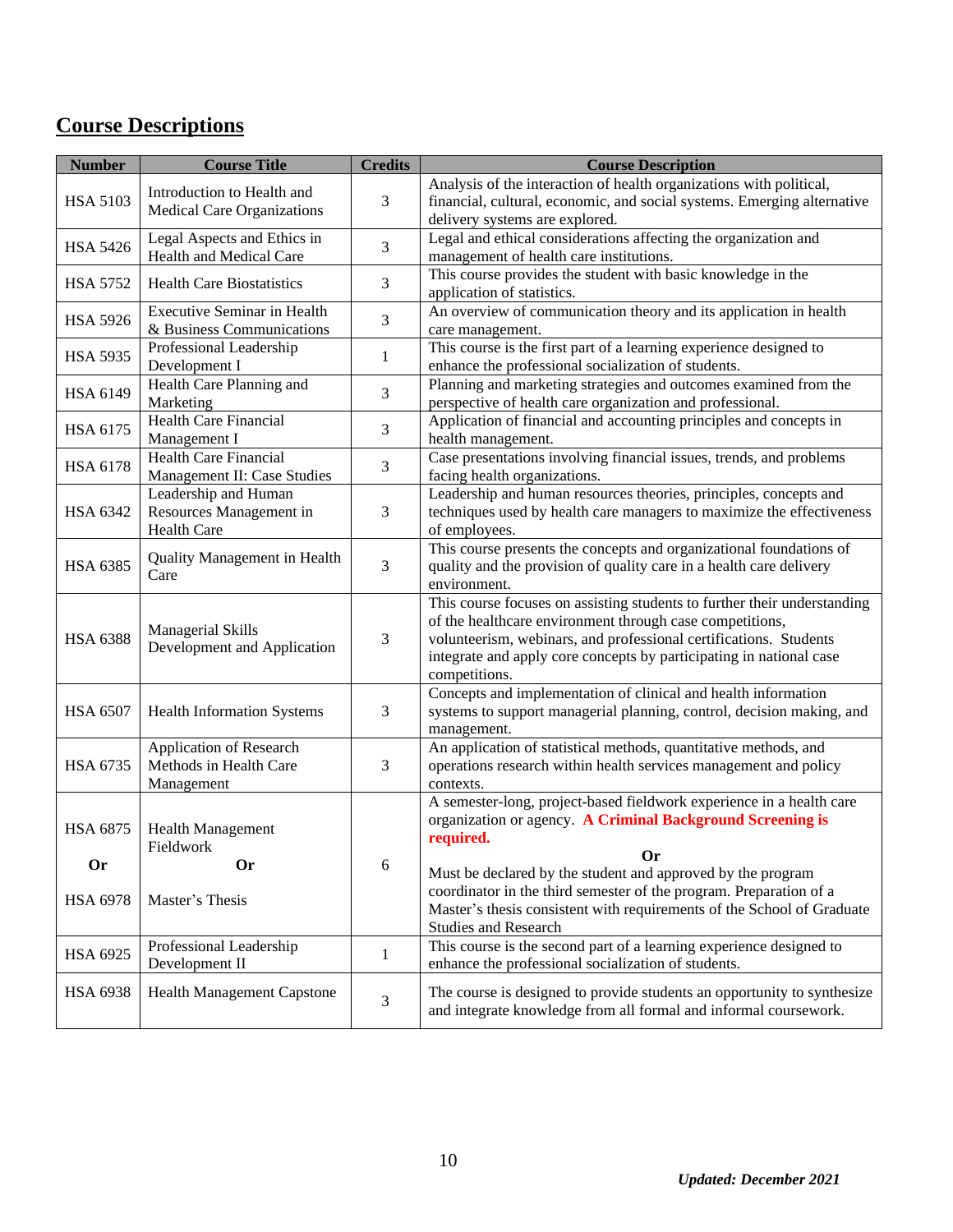### <span id="page-10-0"></span>**Course Prerequisites**

| <b>Courses</b>                                             | <b>Prerequisite</b>          |  |
|------------------------------------------------------------|------------------------------|--|
| HSA 6149 Health Care Planning & Marketing                  | <b>HSA 5103</b>              |  |
| HSA 6178 Health Care Financial Management II: Cases        | HSA 5103, HSA 6175           |  |
| HSA 6735 Application of Research Methods in Health Care    | HSA 5752, HSA 5103           |  |
| Management                                                 |                              |  |
| HSA 6925 Professional Leadership Development II            | <b>HSA 5935</b>              |  |
| HSA 6388 Managerial Skills Development and Application     | HSA 5103, HSA 6149, HSA 6175 |  |
| HSA 6937 Advanced Topics in Health Care Strategic Planning | HSA 5103, HSA 6149, HSA 6175 |  |
| HSA 6507 Health Information Systems                        | <b>HSA 5103</b>              |  |
| HSA 6342 Leadership and Human Resources Management in      | <b>HSA 5103</b>              |  |
| <b>Health Care</b>                                         |                              |  |
| HSA 6385 Quality Improvement in Health Care                | <b>HSA 5103</b>              |  |
| HSA 6875 Health Management Fieldwork                       | HSA 6388, HSA 6385           |  |
| HSA 6978 Master's Thesis                                   | HSA 6388, HSA 6385           |  |

#### **Health Management Fieldwork/Residency**

The health management fieldwork/residency requirement is an integral part of the MHA curriculum. This experiential component of the program is designed for students to bridge the gap between academia and health management practice by gaining practical experience in one of a variety of health care organizations. During the COVID-19 pandemic, this experience will likely be virtual in nature.

In order to be eligible for fieldwork/residency, students must successfully complete **all** courses with a grade of "B" or above. **Students must also pass a criminal background screening. The cost of this screening is the students' responsibility.** For full-time students, the fieldwork experience takes place in the last semester of study, the semester of graduation.

#### <span id="page-10-1"></span>**Admission Criteria**

The Program admits a cohort twice a year, fall and spring. Applicants must meet the minimum requirements outlined by the School of Graduate Studies and Research to be eligible for admission. In addition to earning a baccalaureate degree from an accredited college or university, applicants must have:

- a minimum undergraduate grade point average of 3.0 for the last 60 credit hours or documentation of a graduate degree, or
- a minimum Graduate Record Examination (GRE) score of 300 or Graduate Management Admission Test (GMAT) score of 600.

Applicants are required to submit the application, a resume, three letters of recommendation, academic transcripts, a personal statement, and GRE or GMAT score, electronically via the CollegeNet system. Both scholastic and experiential factors are weighed in screening prospective students. All applicants will be interviewed by the Admissions Committee.

A student who does not have the required 3.00 GPA or GRE or GMAT score should enroll in an exam preparation class to facilitate obtaining an acceptable score on the exam. Students cannot take courses in the MHA program for the purpose of qualifying for admission.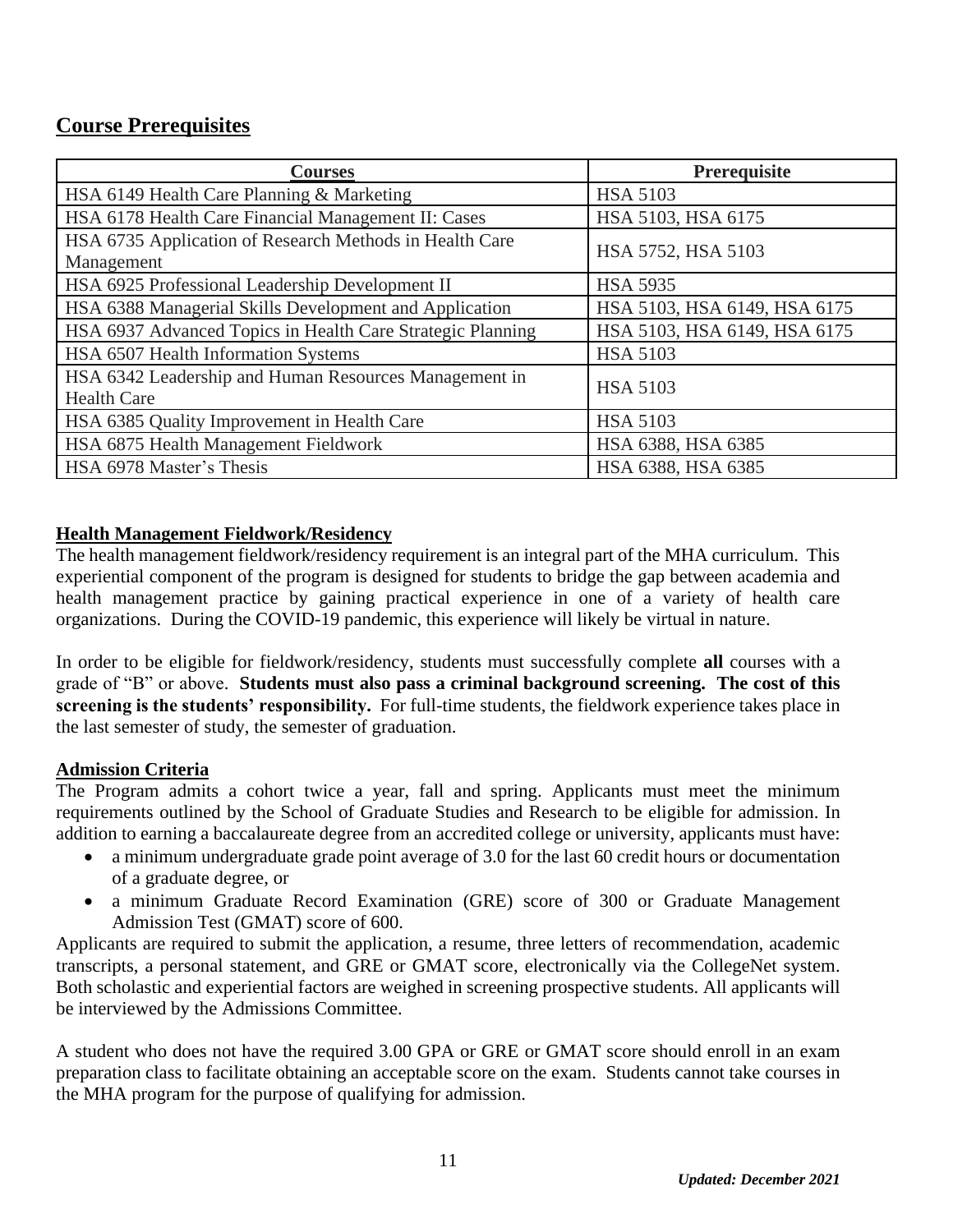**A criminal background screening is required prior to residency/fieldwork placement**. The student is responsible for this cost.

#### <span id="page-11-0"></span>**Academic Advisement**

Academic advisement is shared by the graduate faculty in the HCM Division. Each student is assigned an academic advisor upon admission. The academic advisor provides guidance to students on all aspects of matriculation, semester schedules, academic progress, competency exam results, and career preparation. Full-time students typically follow a cohort model and will complete the program in five semesters. However, part-time students and students who need to re-take a course will require a modified course schedule. This usually means the student will not graduate in five semesters. Thus, the first role of the advisor is to provide the students with his/her semester schedule. This is a critical role as it ensures students remain on track for graduation.

Student attainment of competencies is assessed several times prior to the final semester. The academic advisor is responsible for sharing the results of each assessment with the student. Should the student not make adequate progress on each subsequent assessment, the academic advisor, in conjunction with the Graduate Coordinator, will implement early remediation.

Finally, the advisor provides students with career guidance. Comprehensive career planning and placement can be obtained at the FAMU Career Planning and Professional Development Center. <https://law.famu.edu/career-planning/index.php>

### **ACADEMIC POLICIES**

<span id="page-11-1"></span>The MHA degree program follows the academic criteria set forth by the School of Graduate Studies and Research. Each student is responsible for knowing the academic policies of the program. Refer to the information provided in the link below.

https://graduateschool.famu.edu/pdf/Approved Graduate Academic Policies and Procedures 8 22 17 [.pdf](https://graduateschool.famu.edu/pdf/Approved_Graduate_Academic_Policies_and_Procedures_8_22_17.pdf)

#### **Minimum Course Grade**

The requirements are as follows:

- A cumulative GPA of 3.0 must be maintained regardless of course/credit hour load.
- Only a grade of "B" or higher is acceptable for required courses. If a grade lower than "B" is received in a required course, the student must repeat the course.
- Exceeding six semester hours or obtaining unsatisfactory grades ("C," "D," "F," or "U") in two courses may be grounds for dismissal from the program.
- A course in which a student has received an unsatisfactory grade may be repeated only once.

Each course a student registers for is counted as "an attempt". If a student is at risk for failing a course, per university policy, he or she may withdraw from that course. However, that withdrawal will be counted as an attempt and the course must be taken after consultation with the Program Coordinator. If the student receives an unsatisfactory grade or withdraws from the course during the second attempt, the student will be at risk for dismissal from the program.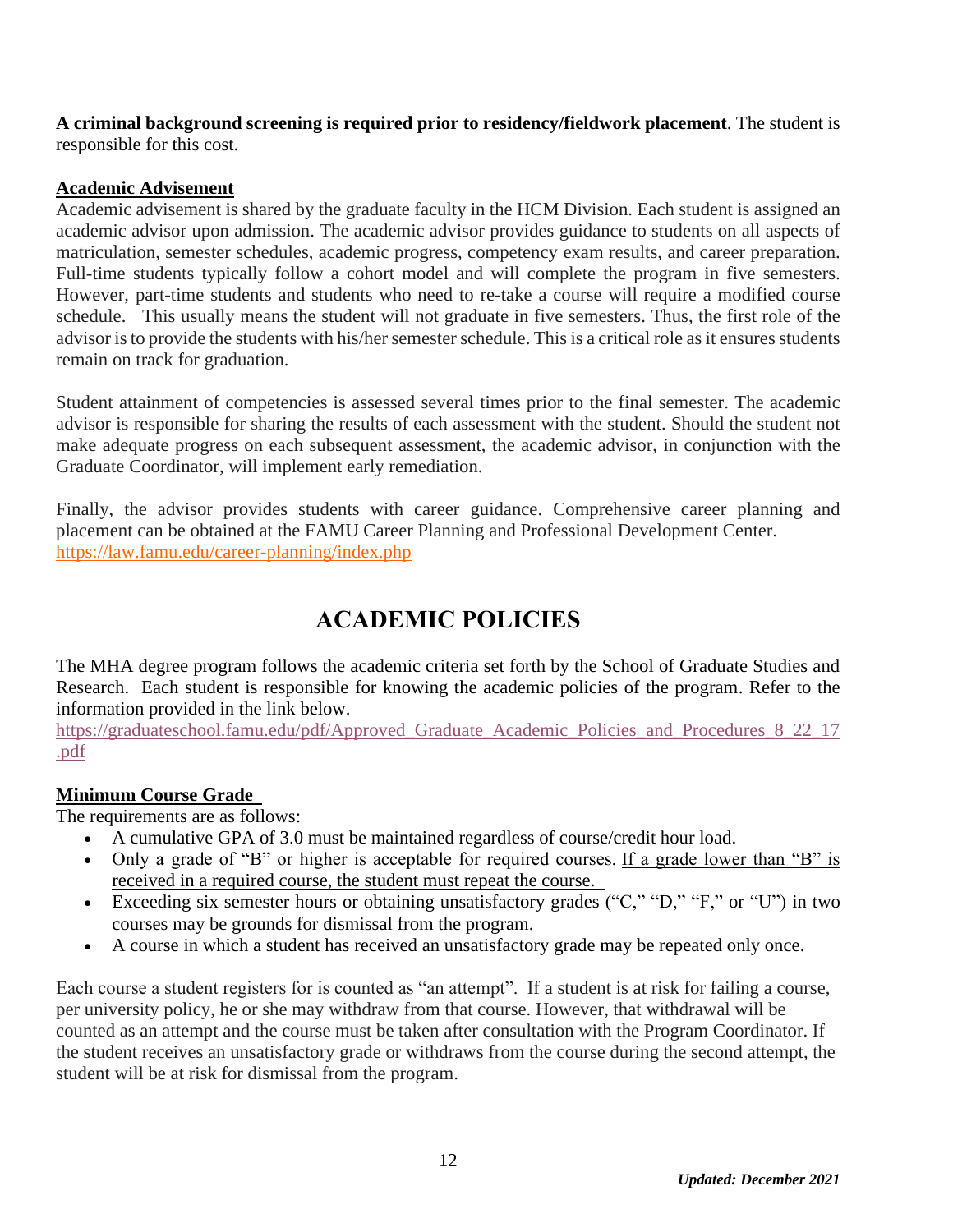The course must carry the same course prefix, number, and description and may be taught at Florida A&M University (FAMU) or at Florida State University (FSU), under the FAMU-FSU cooperative program. Both grades will be used in computing the student's graduate GPA.

If the same course is neither available at FAMU nor at FSU at the time the student needs to repeat the course, then a substitute course **may be** approved as a transfer course by the MHA program coordinator and division director and taken from any approved institution within the State University (SUS). Please note that this transfer credit will not be factored into the FAMU graduate GPA. However, if no acceptable substitute course is available, the student must wait until the course is available.

#### <span id="page-12-0"></span>**Academic Probation and Suspension**

A student who is at risk for failing a class will be contacted by the course instructor at least five days prior to the last date to withdraw from classes. The student will receive this information in writing. Should the student choose not to withdraw from the course and subsequently fails, and the cumulative GPA falls below 3.0, the student will **automatically** be placed on probation by the Registrar's Office. Additionally, the MHA Academic Progression Committee will provide the division director with written documentation of the student's academic standing in the program.

Any student on academic probation can only remain on probation for a maximum of nine semester hours (usually one semester) of letter-graded coursework. Documentation of the Academic Probation status will be imprinted on the student's university transcript by the Registrar at the beginning of the term in which the sanction is given, and this will serve as the official notification of probation to the student.

If at the end of the next consecutive semester, the student's cumulative GPA is 3.0 or higher, the student will be taken off probation by the Registrar's Office. However, if prior to the end of the next consecutive semester, the student is once again at risk for failing a class, s/he will be contacted by the course instructor at least five days prior to the last date to withdraw from classes. The student will receive this information in writing. Should the student choose not to withdraw from the course and subsequently fails, and the cumulative GPA falls below 3.0, the student will **automatically** be placed on suspension by the Registrar's Office.

The Registrar's Office will not permit students placed on academic suspension to enroll in any classes for one semester. A service indicator will be placed on the students' iRattler account indicating, "Subject to Dismissal." The Academic Progression Committee will evaluate the students' status and their ability to successfully complete the program. The Committee will make a recommendation to the Division Director. Depending on the recommendation, a student may be dismissed from the program.

#### Academic Dismissal

Dismissal can occur following academic suspension. However, the School of Graduate Studies and Research policies include grounds for dismissal without academic probation or suspension. Per policy, grounds for immediate dismissal from the MHA program include:

- Having a cumulative graduate GPA less than 2.0
- Academic dishonesty

The MHA Academic Progression Committee will review the case and make a recommendation to the division director.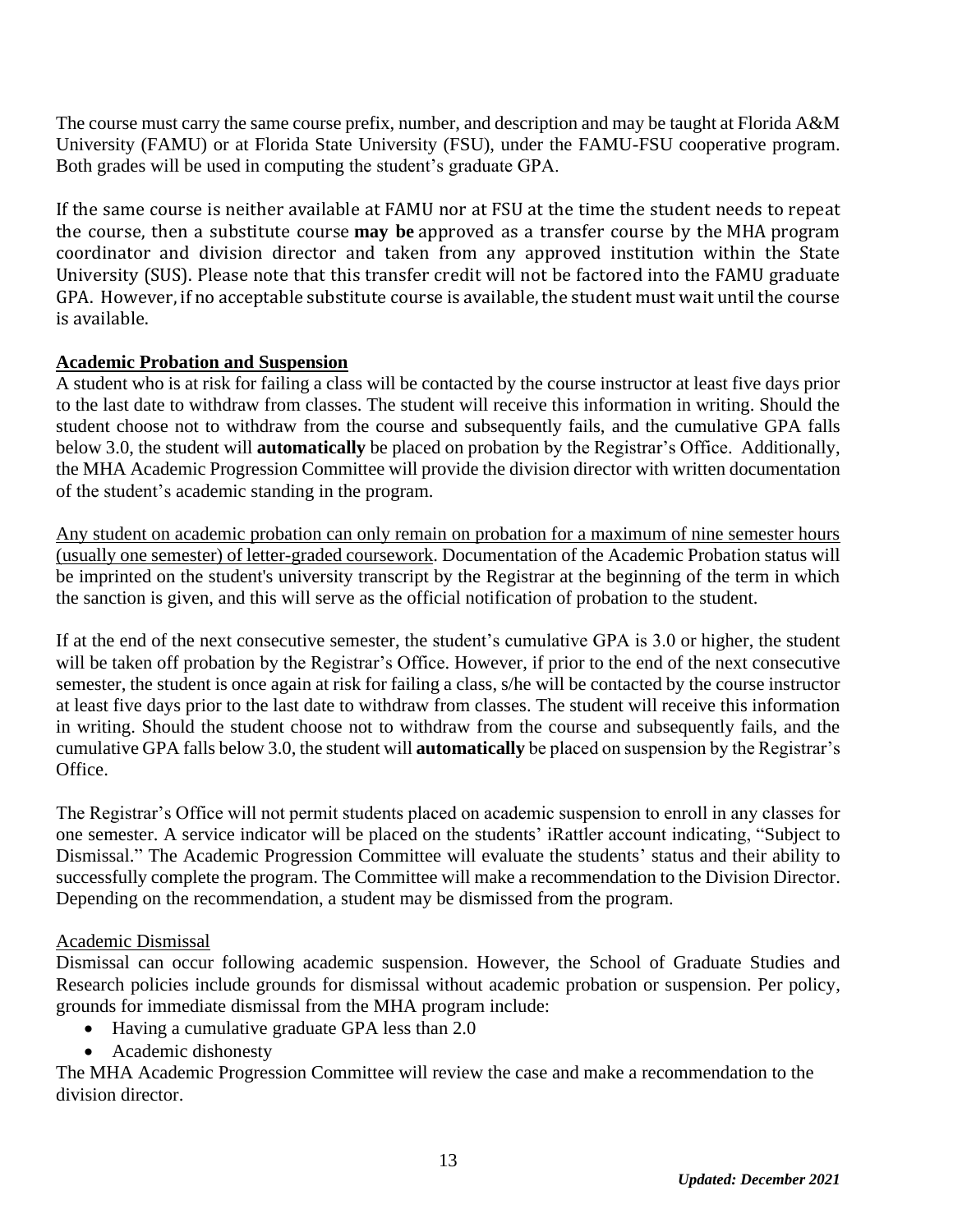#### <span id="page-13-0"></span>**Appeal of Academic Probation and Suspension**

The School of Allied Health Sciences and the School of Graduate Studies provides several options, which a student may choose to pursue. This includes an appeal or application to a different graduate program within the university.

#### Per the School of Graduate Studies:

*Within the next semester following the dismissal, a student may appeal a dismissal decision to the College's or School's Graduate Committee. During this time, the student will not be allowed to take any coursework related to the program.*

Should a student choose to appeal, s/he must:

- 1. Complete and submit the School of Allied Health Sciences Student Complaint and Grievance Process Settlement Form.
- 2. The grievance form must be completed in its entirety and signed by the student, the Division Director, and the Director of Student Affairs.
- 3. The student should attach any documents that s/he think will support the justification for an appeal.
- 4. Completed packets should be forwarded to the Director of Student Affairs, who will then forward it to the SOAHS Grievance Committee.
- 5. The Committee will review your petition.
- 6. The Director of Student Affairs will then contact you via email with the committee's decision.
- 7. If the committee does not rule in your favor, you may seek resolution at the Graduate Dean's level, by submitting the results of Steps 1 –3, along with any other requested documentation, to the School of Graduate Studies Graduate Council, for review and consideration. The student may appeal further to the provost, if the matter is not settled at the Graduate Dean's level.

Should the student choose not to appeal the dismissal, s/he may choose to apply to another FAMU graduate program. The policy states:

*After dismissal from one degree program, a student always has the option to apply to another degree program, and this option requires a completely new application. Previously dismissed students, who are accepted into new academic programs, will have a new graduate GPA. Dismissed students will not be allowed to enroll in graduate courses unless they have been admitted to another graduate program or allowed to enroll as non-degree seeking students taking classes with permission from the new program. With approval from the new graduate degree program, the student may transfer credits from courses with satisfactory grades ("B" grade or higher) into the new program, in accordance with the Transfer Credit policy stated previously.*

https://graduateschool.famu.edu/pdf/Approved Graduate Academic Policies and Procedures 8 22 17 [.pdf](https://graduateschool.famu.edu/pdf/Approved_Graduate_Academic_Policies_and_Procedures_8_22_17.pdf)

#### <span id="page-13-1"></span>**Course Credits, GPA and Financial Aid**

Each graduate student who receives any form of financial aid must maintain the minimum 3.0 GPA stipulated above. A full credit load for financial aid eligibility consists of a minimum of nine (9) hours in each fall and spring semester, and six (6) hours for the summer term. A graduate student who fails to maintain the required minimum credit hour load, grades or grade point average (GPA) will be removed from financial assistance and prompt communication will be sent to the Dean of the School of Graduate Studies and Research.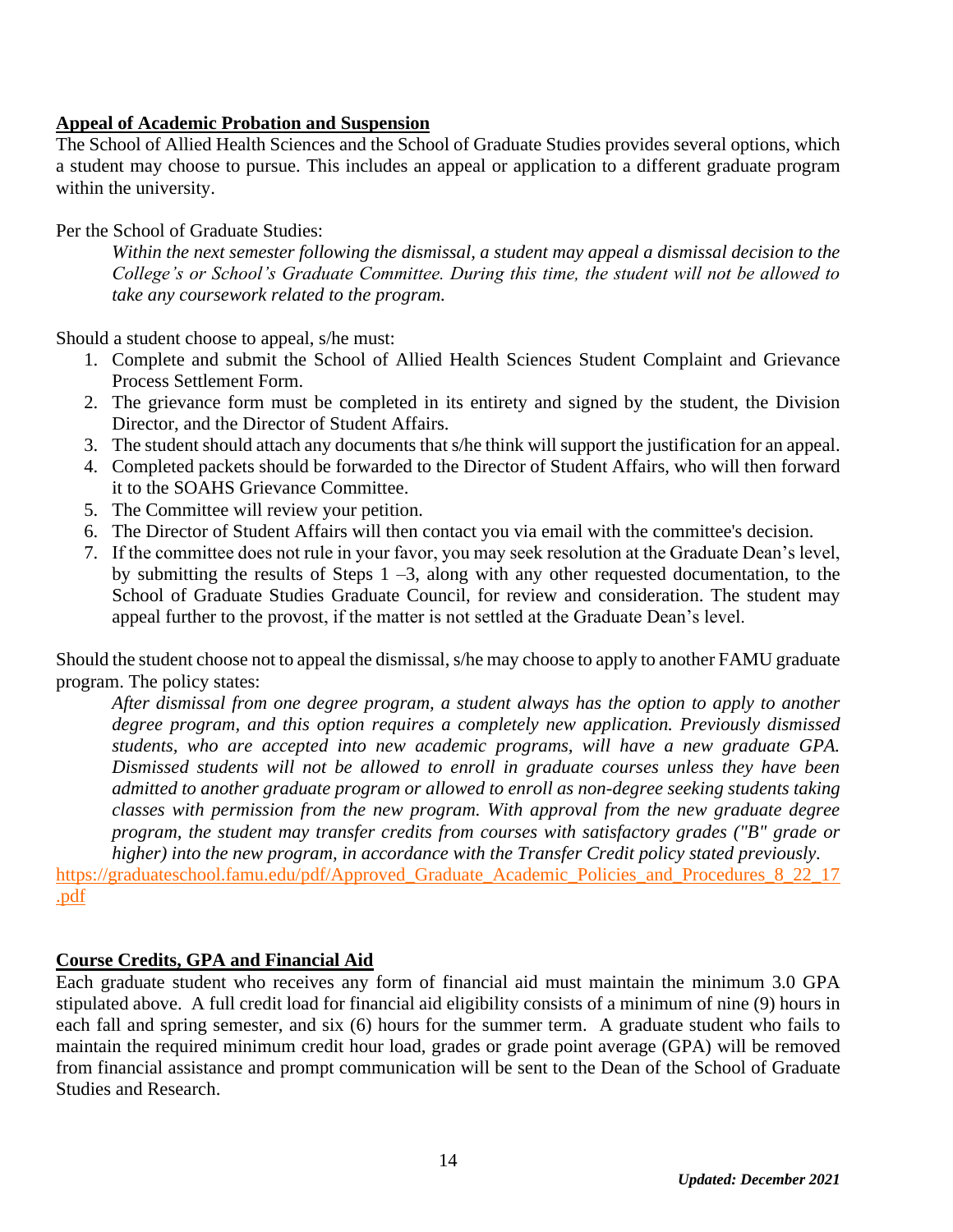#### <span id="page-14-0"></span>**Time Limit on Degree Completion**

All requirements for the MHA degree must be completed within **(5) five years** from the term a student first enrolled in graduate courses, provided they are a full-time student. If the allotted time period is exceeded, students will be reevaluated.

#### <span id="page-14-1"></span>**Graduation Requirements and Application**

Graduation eligibility includes successful completion of **all** courses with a grade of "B" or above and having a minimum cumulative GPA of 3.0. In addition, an Intent to Graduate form **must be completed** and submitted to the Division Director. The Division Director will then place an **ETA** indicator on the students' iRattler account. Once the indicator has been posted, **the student must complete the online Application for Graduation**. This online process is outlined on the Registrar's Office webpage. **It is the students' responsibility to apply for graduation before the deadline.** Refer to the link.

<https://www.famu.edu/academics/registrars-office/graduation-requirements-and-procedures.php>

#### <span id="page-14-2"></span>**Tuition Fellowship Guidelines**

In 2019, President Robinson stated that students cannot receive funding more than the cost of his/her tuition and fees. In light of this, the MHA program has developed a process for awarding tuition fellowship funds. Fellowship funds are provided to the program by the School of Graduate Studies.

The new process awards funds based on unfunded tuition costs. Tuition may be funded by scholarships, loans, or waivers. The unfunded portion is the amount left over once your scholarship, loans, and waivers are disbursed.

Only students in good academic standing are eligible for fellowship funds. Fellowship funds are divided equally among all students. A review of each student's account is completed the second week of the semester to determine how much of your tuition is unfunded. Funds are further adjusted following a review of each student's account according to the criteria listed below:

- 1. Awards for students during their  $2<sup>nd</sup>$  to  $5<sup>th</sup>$  semesters will be adjusted by:
	- a. If your tuition is fully paid using scholarships or waivers, you will not receive an award because you have no unfunded tuition.
	- b. Awards were reduced by 50% for students on state waivers.
	- c. Awards to non-Florida residents and students without student loans are doubled.
- 2. Awards to students in their  $1<sup>st</sup>$  semester of course work:
	- a. Reduced by 50%. The rationale is that new students must establish an academic standing.
	- b. Awards to non-Florida residents and students without student loans are doubled.

This process may suggest that we have enough funds to fully fund all students in the program. However, **we do not**. The program has not received any additional funds in at least three years despite the steady increase in our enrollment. We believe these new guidelines are equitable and consistent with FAMU policy.

#### <span id="page-14-3"></span>**Curriculum Update and Revisions**

The curriculum in the catalog of the year in which the student enters the university is the curriculum under which the student normally should obtain the degree, as long as there has been no interruption in enrollment. However, in response to the accrediting agency, CAHME, changes in the health care industry and Advisory Board recommendations, the MHA curriculum will be updated as needed. Such changes may affect the matriculation time for students who are not continuously enrolled. If this case occurs, those students must adhere to the new requirements introduced in the curriculum. A student who has been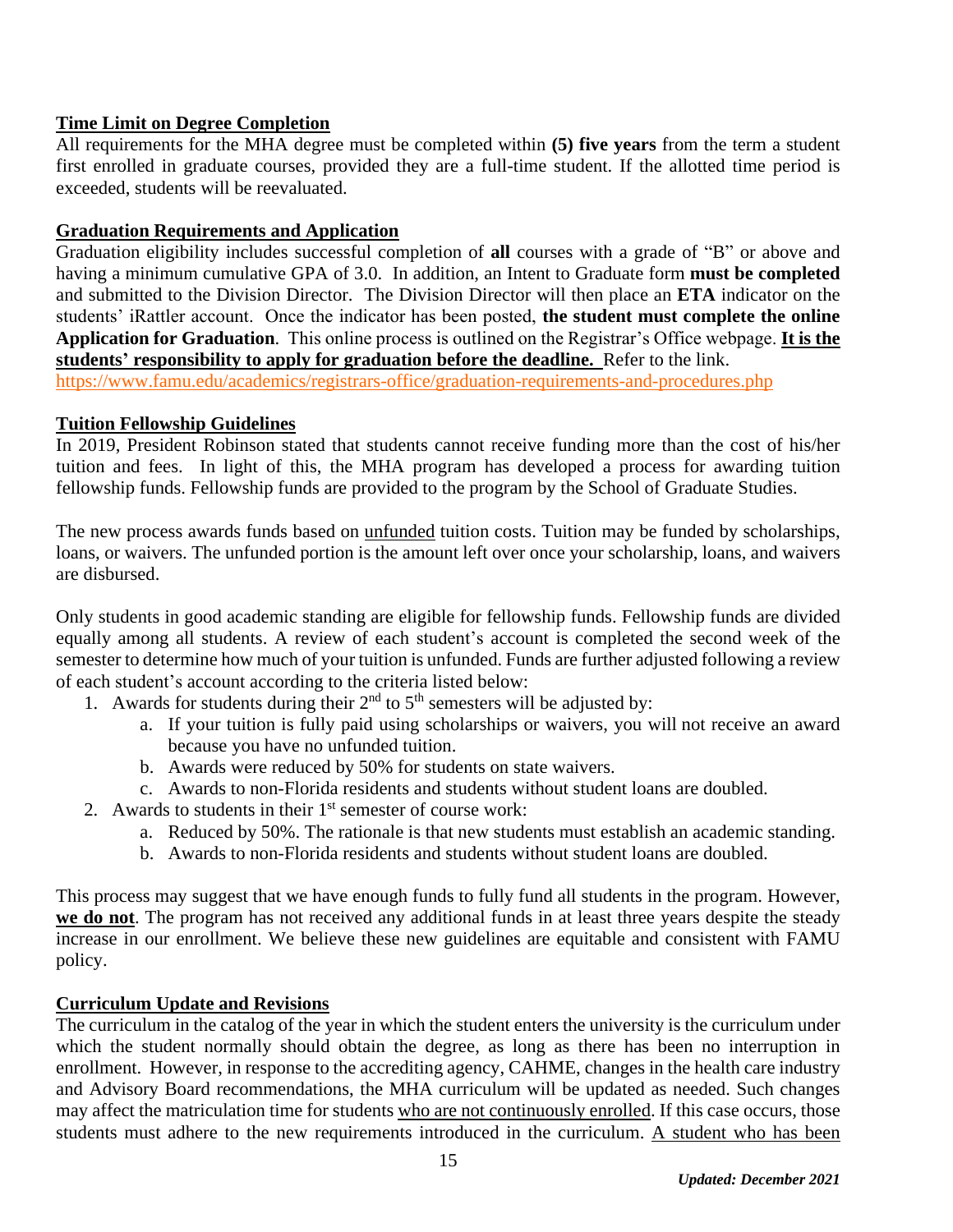continuously enrolled and has completed and passed the recommended courses each term, should expect to graduate under the curriculum/ catalog year they entered the program. Students are encouraged to consult their Academic Advisor for more information.

#### <span id="page-15-0"></span>**Class Attendance**

Students are expected to make the most of the educational opportunities available by regularly attending classes. Therefore, the University reserves the right to deal with individual cases of non-attendance. Students are responsible for all assignments, quizzes and examinations at the time they are due and may not use their absence from class as a plea for extensions of time to complete assignments or for permission to take make-up examinations or quizzes.

Absence from class for cause: (a) participation in recognized University activities, (b) personal illness or family death properly documented, or (c) emergencies caused by circumstances over which the student has no immediate control must be excused by the Dean's Office. Class attendance is compulsory for all students. A student will be permitted one unexcused absence per credit hour of the course he/she is enrolled in. If this number of unexcused absences is exceeded, the students' course grade may be reduced by one letter grade.

#### <span id="page-15-1"></span>**Student with Disabilities**

For policies on ADA, refer to the Equal Employment Opportunity Programs link below [https://www.famu.edu/about-famu/leadership/division-of-legal-affairs/equal-opportunity-programs-and](https://www.famu.edu/about-famu/leadership/division-of-legal-affairs/equal-opportunity-programs-and-labor-relations/index.php)[labor-relations/index.php](https://www.famu.edu/about-famu/leadership/division-of-legal-affairs/equal-opportunity-programs-and-labor-relations/index.php)

#### <span id="page-15-2"></span>**Student Code of Conduct**

The Florida A&M University's Student Code of Conduct can be obtained through the link below. [https://ahealth.famu.edu/departments-and-centers/office-of-the-dean/STUDENT%20HANDBOOK%20-](https://ahealth.famu.edu/departments-and-centers/office-of-the-dean/STUDENT%20HANDBOOK%20-%20FANG%20-%202012-2014.Updated%208.22.13.pdf) [%20FANG%20-%202012-2014.Updated%208.22.13.pdf](https://ahealth.famu.edu/departments-and-centers/office-of-the-dean/STUDENT%20HANDBOOK%20-%20FANG%20-%202012-2014.Updated%208.22.13.pdf)

#### <span id="page-15-3"></span>**Academic Honesty**

The purpose of the Academic Honesty policy is to ensure that the concepts of honesty, truth and integrity are noted and established as essential values to be held by students at the university and in the School of Allied Health Sciences. This policy applies to any student who gives or takes information or material, and wrongfully uses it to aid himself/herself or another student in academic endeavors. It shall further include receiving unauthorized written, verbal or electronic information from a fellow student. Additionally, it shall include stealing, buying, selling, or referring to unauthorized written, oral or electronic information (e.g., plagiarism). Further, it may also include circumstances that may arise during clinical or professional experiences such as violation of HIPPA laws and regulations, and all other conduct unbecoming of a professional student (i.e., ethical, moral and/or legal). For details, refer to the links below.

<https://ahealth.famu.edu/departments-and-centers/office-of-the-dean/studentaffairs.php>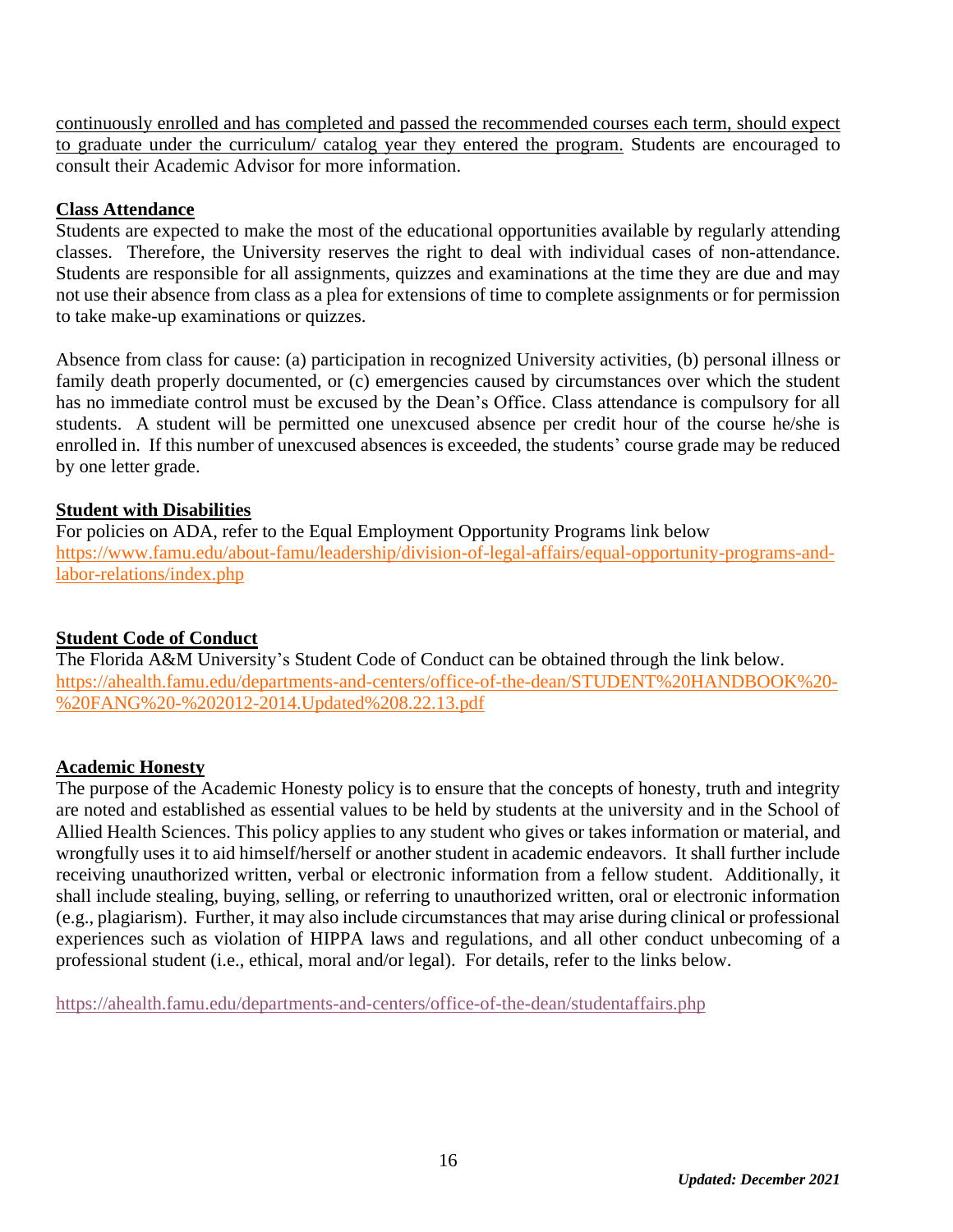### **SCHOOL OF ALLIED HEALTH SCIENCES POLICIES**

<span id="page-16-0"></span>All policies and forms can be found on the SOAHS webpage under the Office of the Dean, Student Services and Policies.

<https://ahealth.famu.edu/departments-and-centers/office-of-the-dean/studentaffairs.php>

#### <span id="page-16-1"></span>**Student Complaints and Grievances**

All students (undergraduate and graduate) have a right to complain/grieve a grade, an academic decision/action, or any non-academic issue. Should this be necessary, students must make an appointment with the Division Director. Additionally, students must provide evidence of error, miscalculation, omission or other action negatively impacting the grade received or the student individually. Students are expected to follow established procedural guidelines. Visit the SOAHS web page for complete details. <https://ahealth.famu.edu/departments-and-centers/office-of-the-dean/studentaffairs.php>

#### <span id="page-16-2"></span>**University Office of Ombuds**

The Office of the University Ombuds provides confidential, impartial, independent, and informal assistance to students, staff, and faculty in addressing both academic and non-academic concerns at the University that established processes and procedures have not been resolved.

<https://www.famu.edu/students/student-resources/health-and-wellbeing/university-ombuds/index.php>

#### <span id="page-16-3"></span>**Disruption of the Academic Process (Non-Clinical)**

Disruption of the academic process is defined as the act or words of a student in a classroom or teaching environment which in the reasonable estimation of a faculty member: a) directs attention away from the academic matters at hand, such as noisy distractions; persistent, disrespectful or abusive interruptions of lecture, examination or academic discussions, or b) presents a danger to the health and/or safety of the faculty member or other students.

<https://ahealth.famu.edu/departments-and-centers/office-of-the-dean/studentaffairs.php>

#### <span id="page-16-4"></span>**Incomplete Grades**

A student who is passing a course, but has not completed all of the required work by the end of the term, due to some unforeseen circumstance, may, with the permission of the instructor, be assigned a grade of "I." In order to assign an Incomplete grade, the Incomplete Grade Request Form must be completed by the instructor, student and Division Director. The following guidelines apply:

- Grades of "I" are not assigned to any course that a student fails to attend or if a student withdraws from the university.
- A student should not register for a course(s) in which incomplete grades have been received. **If he or she does, the original "I" will automatically be changed to a permanent grade of "F."**
- Incomplete "I" grades will not count as hours attempted in computing cumulative grade point averages.
- It is the responsibility of the student to develop a plan with the instructor for removal of an incomplete grade.
- All incomplete grades must be removed by the last day of classes of the term in which the student is next enrolled, or **the grade will automatically change to an "F."**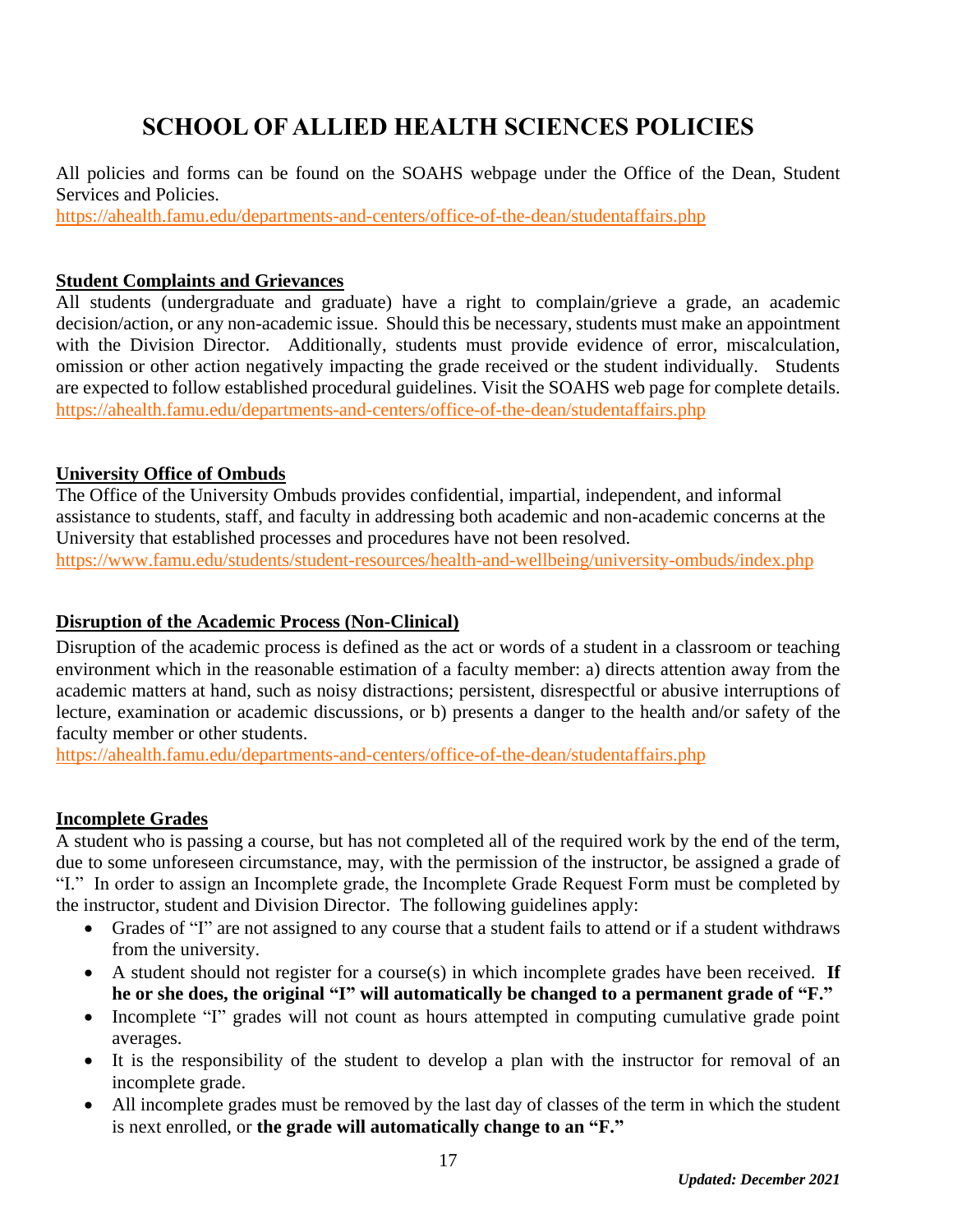#### <span id="page-17-0"></span>**Student Dress Code**

Students are expected to display an appropriate level of judgment with regard to personal hygiene, grooming and dress. Dress must be in line with the SOAHS Dress Code. At no time will the following items of clothing, or clothing style, be acceptable for students attending classes in the School of Allied Health Sciences.

- 1. Wearing hats, caps or other head wear in the building\*
- 2. Wearing sunglasses in the building\*
- 3. Fish-net (stockings/hosiery) and other see-through clothing
- 4. Crop tops and other bare midriff tops including spaghetti strap blouses
- 5. Short shorts
- 6. Athletic-type, wide-armhole tank tops that expose chest, back or midsection
- 7. Any clothing with holes and cuts (i.e., jeans, shirts, tops, etc.)
- 8. Bare feet, thongs, or flip flops (i.e., beach shoes)
- 9. Suggestive, revealing or tight-fitting clothing, or clothing with inappropriate pictures or slogans
- 10. Pants worn below the waistline and/or dragging the floor
- 11. Wrinkled, dirty or unsafe attire
- 12. Extreme personal presentation of any type (e.g., body piercing, hair style, tattoos)

The above dress code will be in place on a daily basis for all students in the pre-professional and professional level courses in the School of Allied Health Sciences. A stricter code may be adopted by each division based on requirements for clinical and internship experiential. In addition, certain courses may have a specific dress code requirement, which will be outlined in the course syllabus. **Students violating this dress code may be subject to dismissal from the class and may not return until that violation is corrected.**

\*Wearing these items for medical or religious purposes is acceptable, with documentation.

Please refer to the link below for detailed policies and forms. <https://ahealth.famu.edu/departments-and-centers/office-of-the-dean/studentaffairs.php>

#### <span id="page-17-1"></span>**Registration, Matriculation & Financial Aid**

Please refer to the link below for detailed information: [https://www.famu.edu/academics/registrars-office/registration/registration-requirements-and](https://www.famu.edu/academics/registrars-office/registration/registration-requirements-and-procedures.php)[procedures.php](https://www.famu.edu/academics/registrars-office/registration/registration-requirements-and-procedures.php) <https://www.famu.edu/students/office-of-financial-aid/index.php>

#### <span id="page-17-2"></span>**Calendar of Activities**

#### *Student Forums and HCM Division-wide Meetings*

Twice a year the School (SOAHS) holds mandatory Student Forums. The meetings are designed to inform students about important policies, news and upcoming events. Sometimes a guest speaker is invited to address the student body. All students and faculty are required to attend. Usually, one forum is held during the fall and one during the spring semester.

HCM division-wide meetings (BS and MHA students) are held once or twice per year as needed. These meetings are mandatory and provide an opportunity to disseminate and discuss critical

18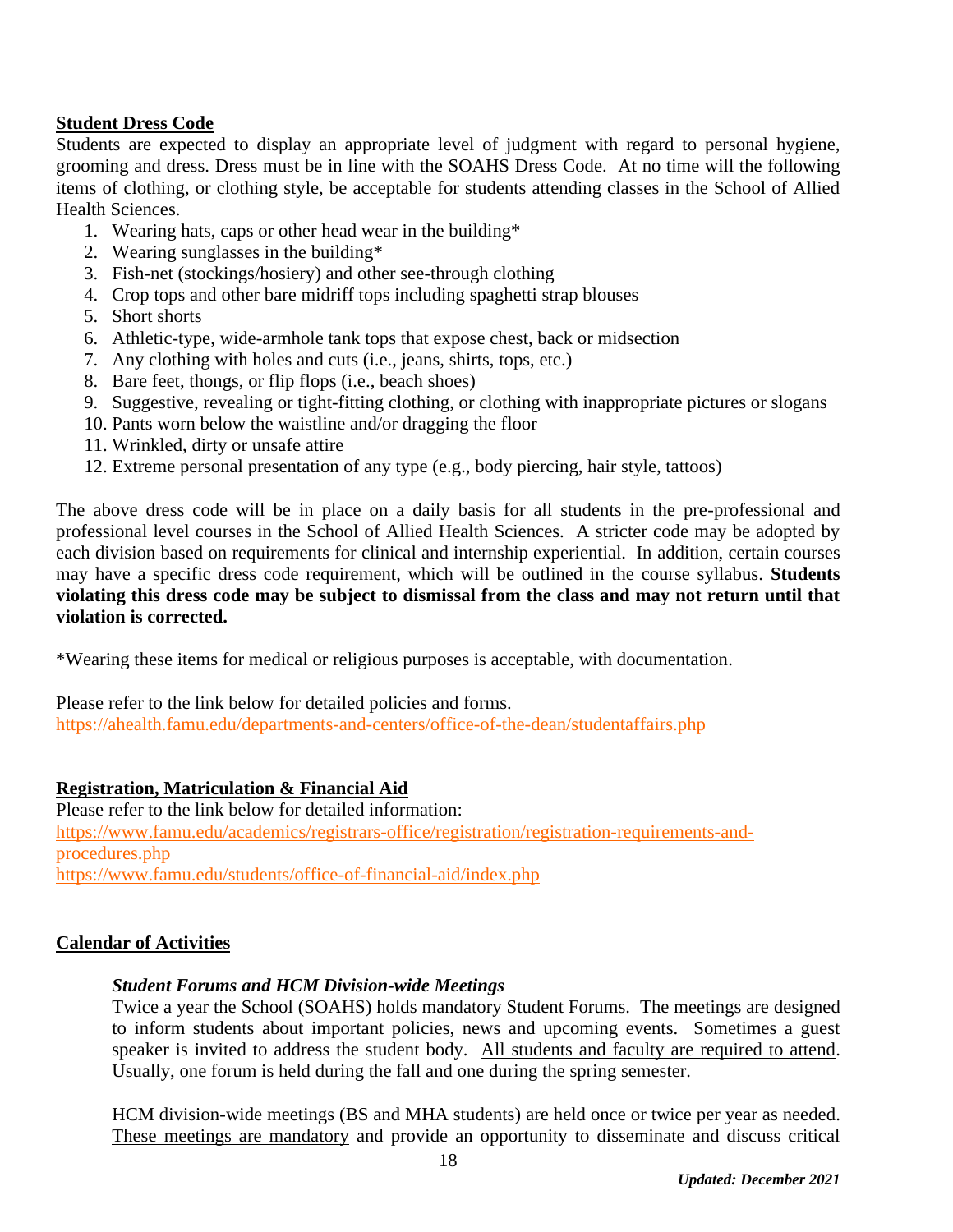information, issues and events. Meeting notifications are posted throughout the Lewis-Beck building and will be communicated via faculty, staff, Canvas and Face Book announcements.

#### *Annual Pinning Ceremony*

Each spring semester, the SOAHS hosts a Pinning Ceremony to acknowledge all students graduating that calendar year. Additionally, the School recognizes alumni and students who have made significant contributions. A discipline-specific, specially designed lapel pin is presented to each graduate. This event is usually held during commencement week in April or May.

### **DIVISION LECTURE SERIES AND FORUMS**

#### <span id="page-18-0"></span>**Lecture Series**

The Division hosts several lecture series, panels and forums to enhance the learning experience and exposure of the students.

#### *S. Tanner Stafford*

Since 1982, the Division of Health Care Management gathered for the first time to pay tribute to the late Mr. S. Tanner Stafford and to recognize his contributions to healthcare. Mr. S. Tanner Stafford was a highly respected and recognized leader in the field of hospital administration. During the fall semester of each year a male leader in healthcare management is invited to offer words of wisdom to the student body. Dr. Donald T. Watson and Ms. Miaisha Mitchell established this lecture series.

#### *Florence S. Gaynor*

During the spring semester, a female leader in healthcare management is invited to offer words of wisdom to the student body. This lecture series honors the contributions of the late Florence S. Gaynor who was our nation's first African American female hospital administrator, and the first female president of the National Association of Health Service Executives (NAHSE). Mr. Nathaniel Wesley, Jr. and the Student Health Care Management Association established this Lecture Series.

#### *C-Suite Leadership Forum*

Established by alumnus Tonnette Graham. This forum takes the format of a panel discussion. Panelists will be executive-level administrators (i.e. "chief" officers) of various types of health care organizations. This forum is held annually.

#### *Post-Graduate Fellowship Panel*

Established in spring 2021, several early careerists who completed an administrative fellowship will be invited to share their experiences. This panel will be held annually.

#### *Business Etiquette Workshop*

Scheduled each year, usually during the summer term.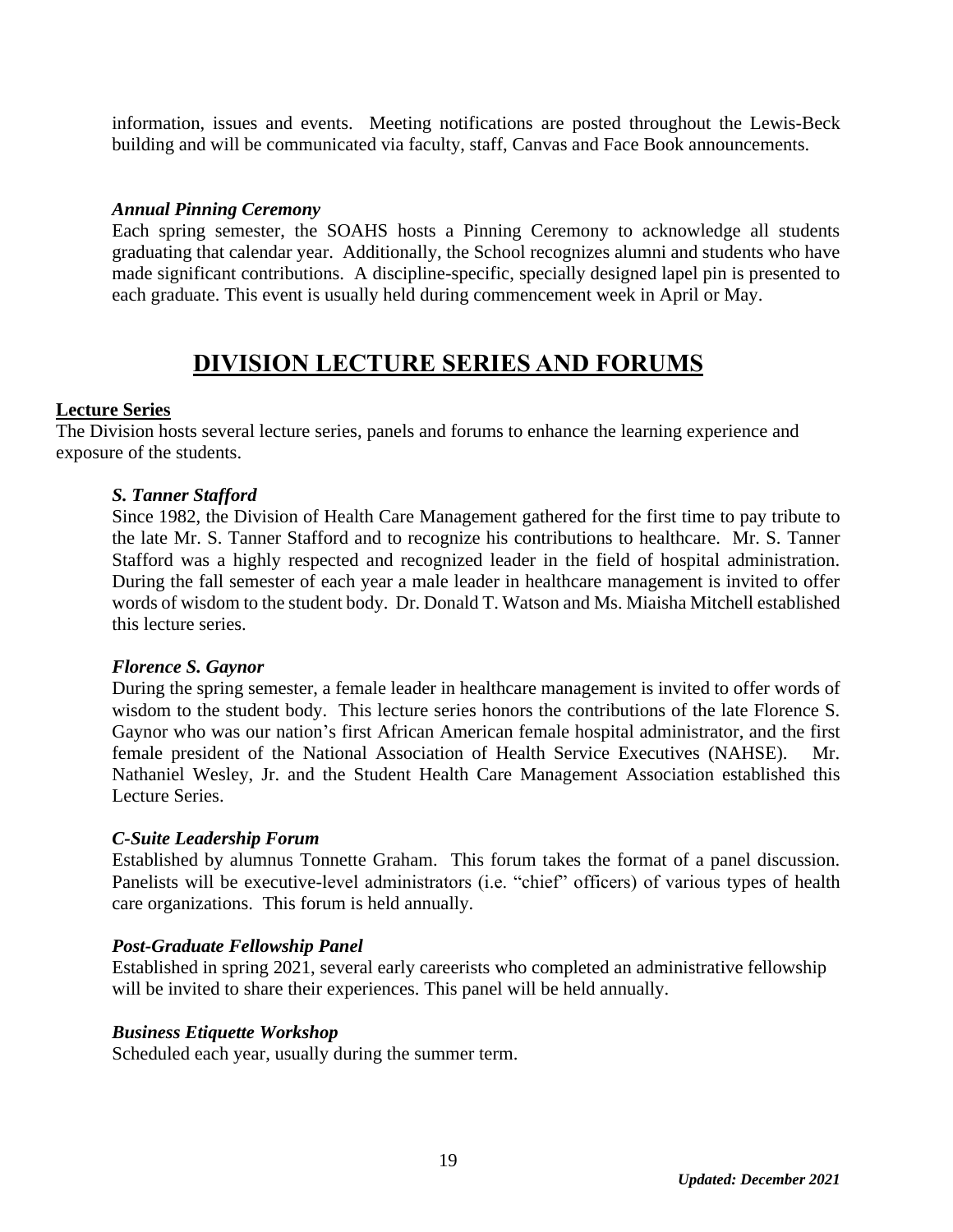### **STUDENT ORGANIZATION**

#### <span id="page-19-0"></span>**Graduate Student Association in Health Administration**

The Graduate Student Association in Health Administration is an organization designed to promote quality education and training for future healthcare managers. The aim shall be to promote the art and science of health care management and to improve the quality of health care managers. The membership is composed of students who have been admitted to the MHA degree program.

### <span id="page-19-1"></span>**PROFESSIONAL ASSOCIATIONS IN HEALTH ADMINISTRATION**

**American College of Healthcare Executives** (ACHE) is an international professional society of 30,000 healthcare executives who lead our nation's hospitals, healthcare systems, and other healthcare organizations. ACHE is known for its prestigious credentialing and educational programs. It hosts an annual Congress on Healthcare Management, which draws more than 4,000 participants each year. ACHE Student Associates can obtain valuable career information and gain a competitive edge, through ACHE's countless resources. By joining ACHE while matriculating in school, students will experience the excitement of discovering and understanding the healthcare management profession. Visit their website at http://www.ache.org/.

The Division of HCM is a member of the ACHE Higher Education Network (HEN). Benefits include, one free subscription (distributed electronically) to each of ACHE's publications, and scholarship opportunities for student associates.

**National Association of Health Services Executives (NAHSE)** is a professional organization with student membership. NAHSE is a non-profit national association of African American health care executives. It was founded in 1968 for the purpose of promoting the advancement and development of Black health care leaders and elevating the quality of health care services rendered to minority and underserved communities. Since its inception, NAHSE has sponsored local and national programs and projects designed to improve quality, access and availability to health services and to expand educational opportunities in the field of Health Services Administration. NAHSE's purpose is to ensure greater participation of minority groups in the healthcare field. Its basic objective is to develop and maintain a strong viable national body to more effectively have input in the national health care delivery system. For more information: [www.nahse.org.](http://www.nahse.org/)

Scholarships and other career information is available to NAHSE members through the Florida Chapter. [http://www.nahsesouthflorida.org/.](http://www.nahsesouthflorida.org/)

Division faculty are members of the NAHSE Florida leadership team, and jointly host one educational activity on campus when possible.